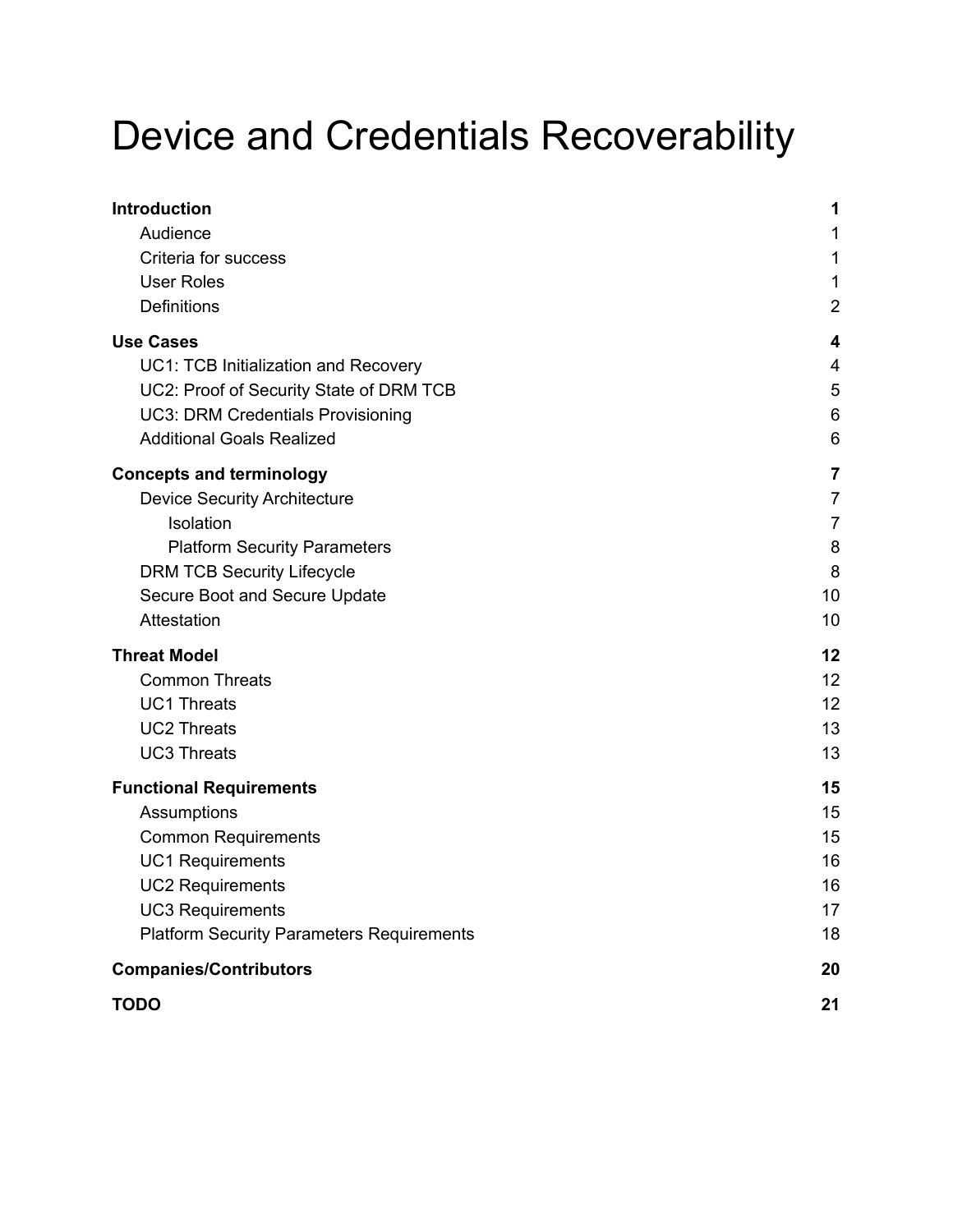

# <span id="page-1-0"></span>**Introduction**

This document describes expectations on what device partners should implement to achieve a device Root of Trust (RoT) that is the trusted anchor to enable secure recovery and provisioning, and re-provisioning for Digital Rights Management (DRM) systems.

Furthermore, this document aims to facilitate a common understanding about renewal and provisioning including the necessary functional requirements, the use cases and the threat models applicable to those use cases. The aim is to guide technology providers in the design of the necessary software and hardware capabilities, and for streaming service providers to deploy reliable solutions with a good user experience.

# <span id="page-1-1"></span>Audience

This document is targeted for security and engineering teams in the device partner organizations responsible for implementing the requirements with respect to device and credentials recoverability.

### <span id="page-1-2"></span>Criteria for success

- The definition is easy to understand.
- The definition provides the device partner with actionable expectations.
- The definition builds a practical intuition for the main use cases.
- The definition is DRM scheme-agnostic
- The definition is hardware and software implementation agnostic.

### <span id="page-1-3"></span>User Roles

The following user role definitions are used in this document.

| User Role                | <b>Description</b>                                                                                               |
|--------------------------|------------------------------------------------------------------------------------------------------------------|
| Consumer                 | The role assigned to a person, or persons, receiving content through<br>a protected terminating device.          |
|                          | E.g. A typical user with a device provisioned for the service within the Service Provider's delivery network.    |
| <b>Security Provider</b> | The role assigned to an entity that maintains the end-to-end security<br>of the device and the backend services. |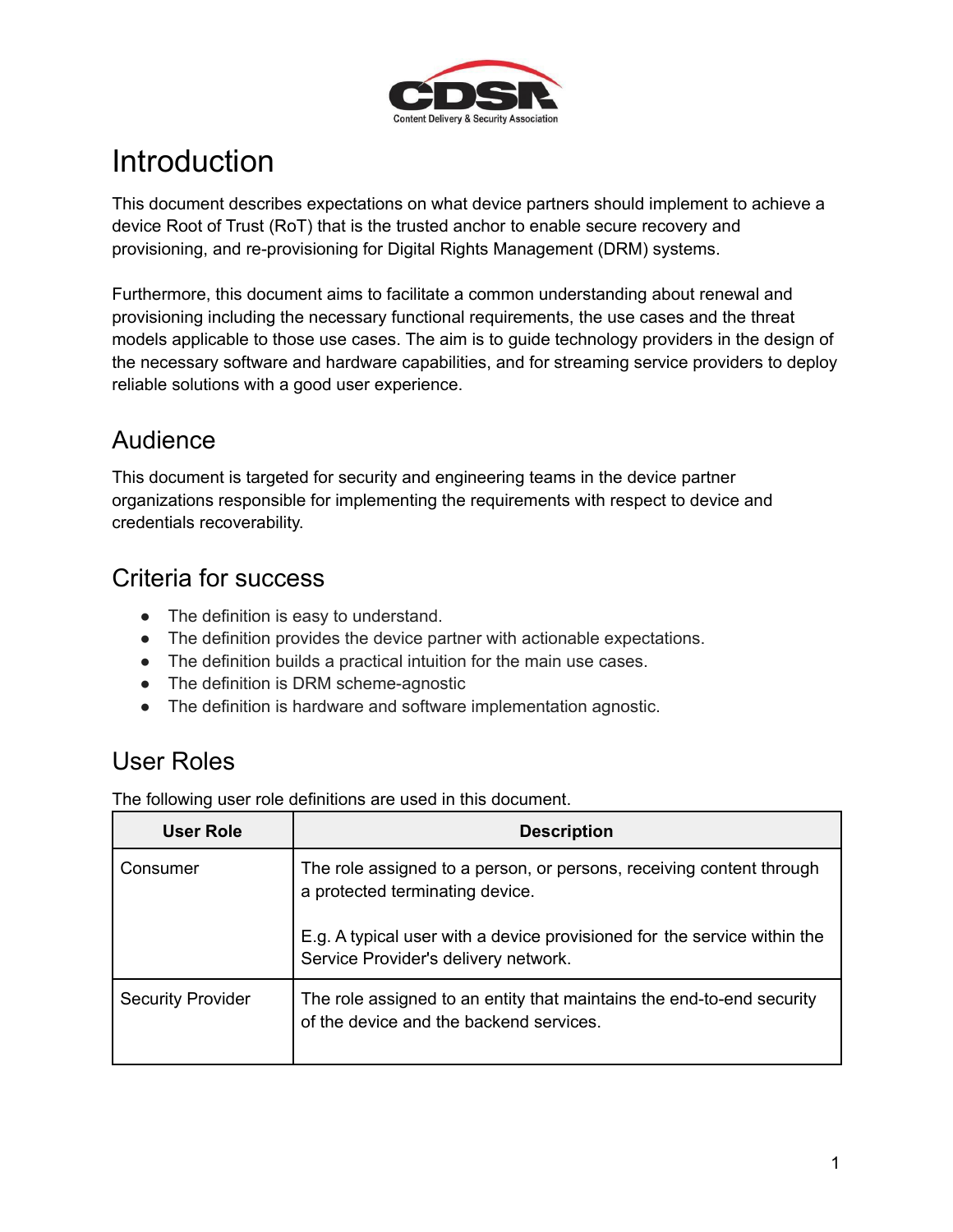

|                  | E.g. A group of one or more parties such as Original Equipment<br>Manufacturer (OEM), System On-Chip (SOC) and DRM service<br>providers. |
|------------------|------------------------------------------------------------------------------------------------------------------------------------------|
| Service Provider | The role assigned to an entity that operates and manages the<br>systems to deliver protected content.                                    |
|                  | E.g. A full-stack telecommunications provider or a cloud-based Over<br>The Top (OTT) delivery service.                                   |

# <span id="page-2-0"></span>**Definitions**

The following general definitions are used in this document.

| <b>Term</b>                                             | <b>Description</b>                                                                                                                                                    |
|---------------------------------------------------------|-----------------------------------------------------------------------------------------------------------------------------------------------------------------------|
| <b>Application RoT</b><br>(ARoT)                        | An application specific service that is trusted through verification<br>anchored in the PRoT.                                                                         |
|                                                         | E.g. DRM TCB (DRM TA, TEE OS etc.)                                                                                                                                    |
| <b>Backend Services</b>                                 | Trusted (remote) services provided by the Service or the Security<br>Provider necessary for the use cases defined below.                                              |
|                                                         | E.g. Secure Update Service, Verification Service or Provisioning<br>Service.                                                                                          |
| Boot Read Only<br>Memory (ROM)                          | The first (immutable) code to execute in the device after release<br>from reset. The Boot ROM must be on-chip.                                                        |
|                                                         | Typically implemented as Mask ROM, locked OTP Fuse or On-chip<br>Flash memory.                                                                                        |
| <b>Digital Rights</b><br>Management (DRM)<br><b>TCB</b> | The TCB that is critical for the security of a DRM subsystem.                                                                                                         |
| Immutable PRoT                                          | The part of the PRoT that is inherently trusted and never changes<br>on a production device.                                                                          |
|                                                         | E.g. Boot ROM, OTP Fuses.                                                                                                                                             |
| <b>Isolated Location</b>                                | Contain security sensitive data such as device keys, DRM secrets<br>etc. These are typically non-volatile and apply only to very limited<br>areas of on-chip storage. |
|                                                         | E.g. OTP Fuse or Flash memory.                                                                                                                                        |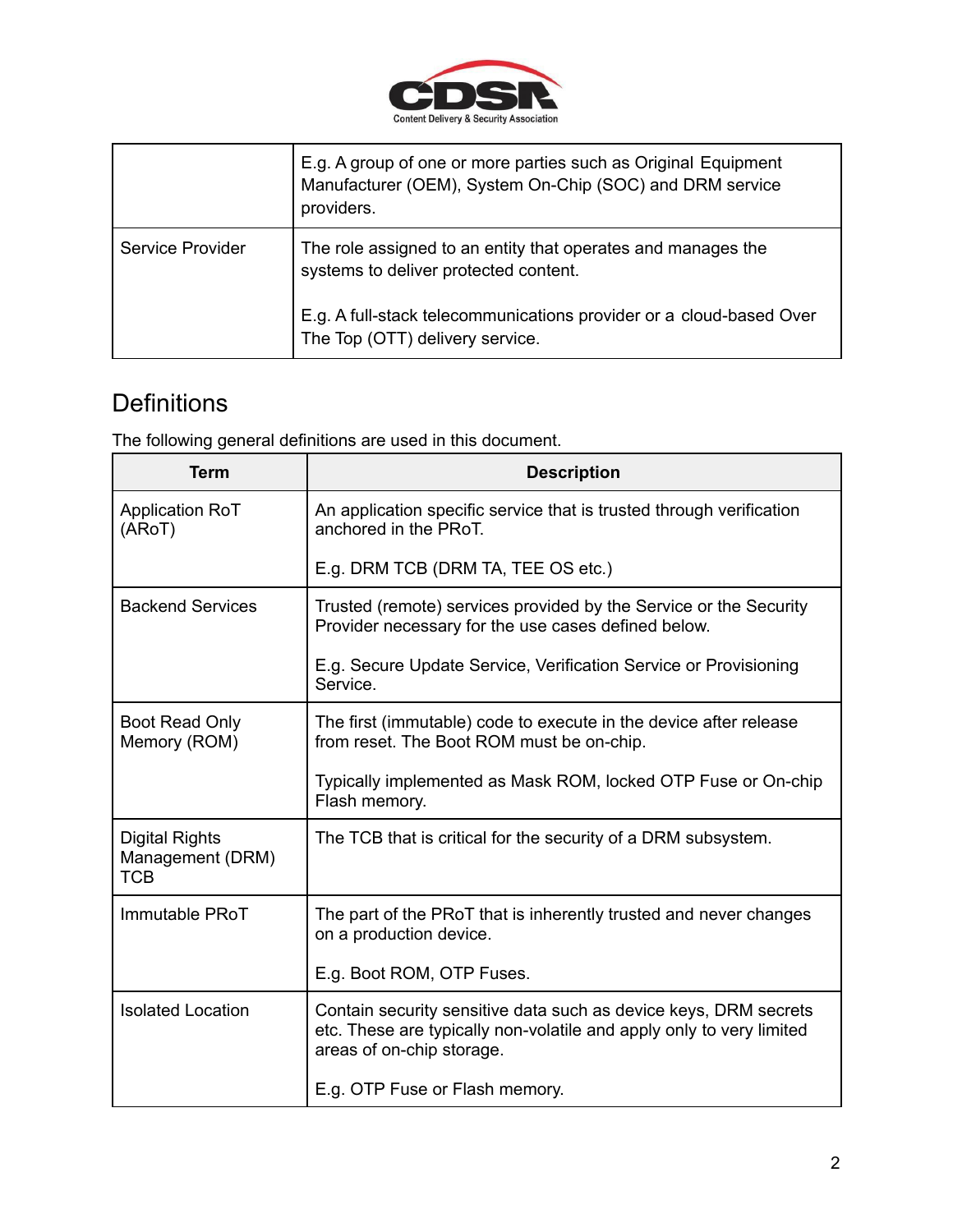

| One-Time<br>Programmable (OTP)<br><b>Fuses</b> | A special type of non-volatile memory (NVM) that is programmable<br>once (to a logical 1), after which the memory cannot be reset or<br>re-programmed (to a logical 0). |
|------------------------------------------------|-------------------------------------------------------------------------------------------------------------------------------------------------------------------------|
| Platform Root-of-Trust<br>(PRoT)               | The set of components that serve as the trust anchor for security<br>implementations in the device.                                                                     |
|                                                | The PRoT consists of Immutable and Updateable elements.                                                                                                                 |
| <b>PRoT Services</b>                           | A set of generic security related functions that are bound in some<br>way to the PRoT.                                                                                  |
|                                                | E.g. Secure storage, Cryptography Service, Attestation Service.                                                                                                         |
| <b>Trusted Computing</b><br>Base (TCB)         | The set of hardware and/or software components that are critical for<br>the security of a system.                                                                       |
| <b>Trusted Facility</b>                        | A facility under the control of the Security Provider that is implicitly<br>trusted.                                                                                    |
|                                                | E.g. Manufacturing facility.                                                                                                                                            |
| Updateable PRoT                                | The part of the PRoT that is changeable in the device and trusted<br>through verification anchored in the Immutable PRoT.                                               |
|                                                | The Updateable PRoT provides implementations of PRoT Services.                                                                                                          |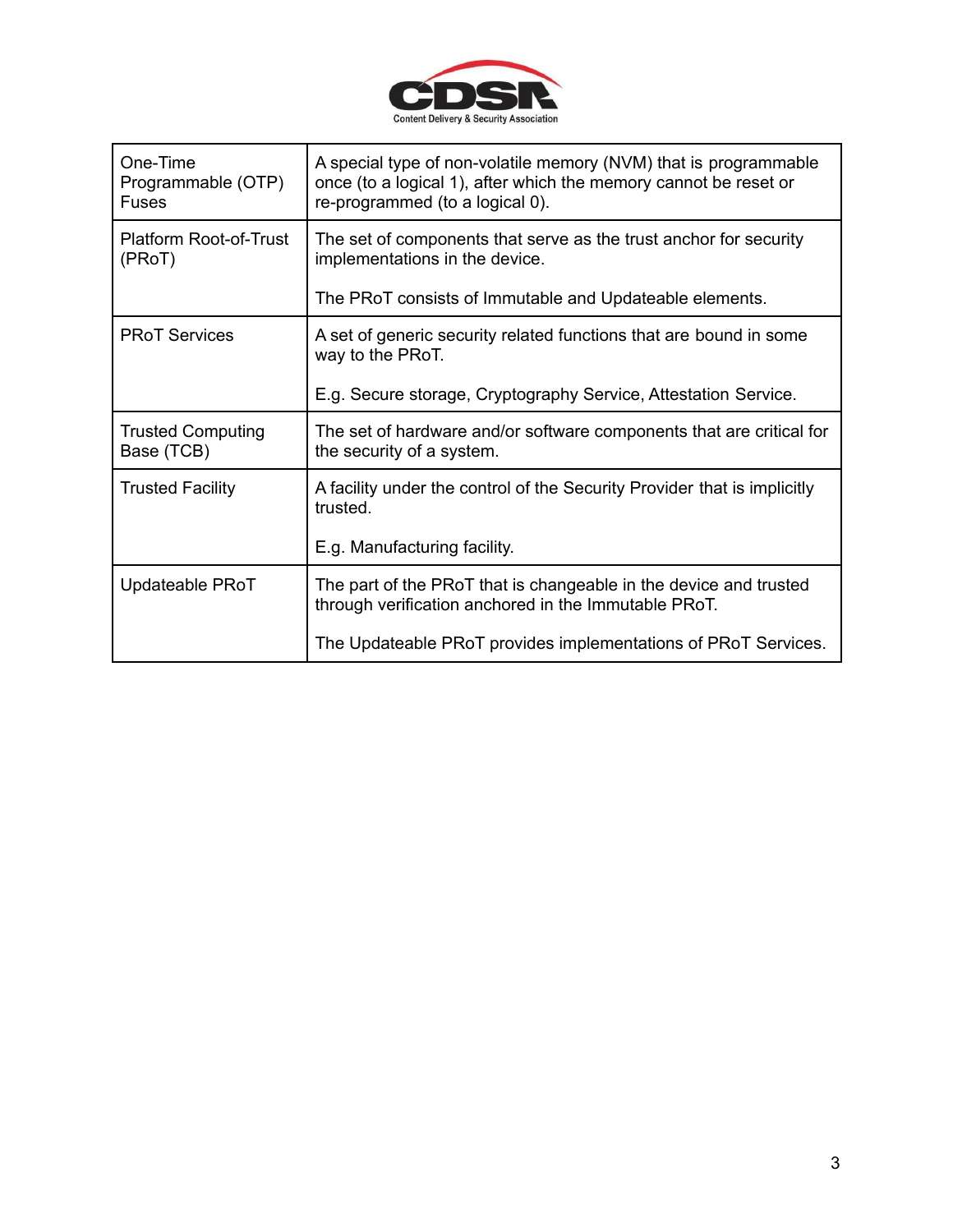

# <span id="page-4-0"></span>Use Cases

Let us assume that the device in question is in a security compromised state where a vulnerability has been found in the trusted computing base (TCB) associated with the DRM solutions and the device needs to be recovered to a good known state.

The threat [model](#page-12-0) and the functional security [requirements](#page-15-0) are defined further based on the use case definitions below.

#### *Note:*

*The concepts and terminology necessary to consume the threat model and functional security requirements are provided next in the Concepts and [Terminology](#page-7-0) section.*

# <span id="page-4-1"></span>UC1: TCB Initialization and Recovery

The goal of UC1 is to perform TCB initialization and recovery. To illustrate this, we use the DRM TCB as an example of being uninitialized or compromised in the following diagram.



TCB Initialization and Recovery is typically accomplished by issuing an over-the-air secure firmware update to the device, containing the latest DRM TCB components. This may be the first released version or a later version which has fixes for identified vulnerabilities.

This action is performed by the Security Provider.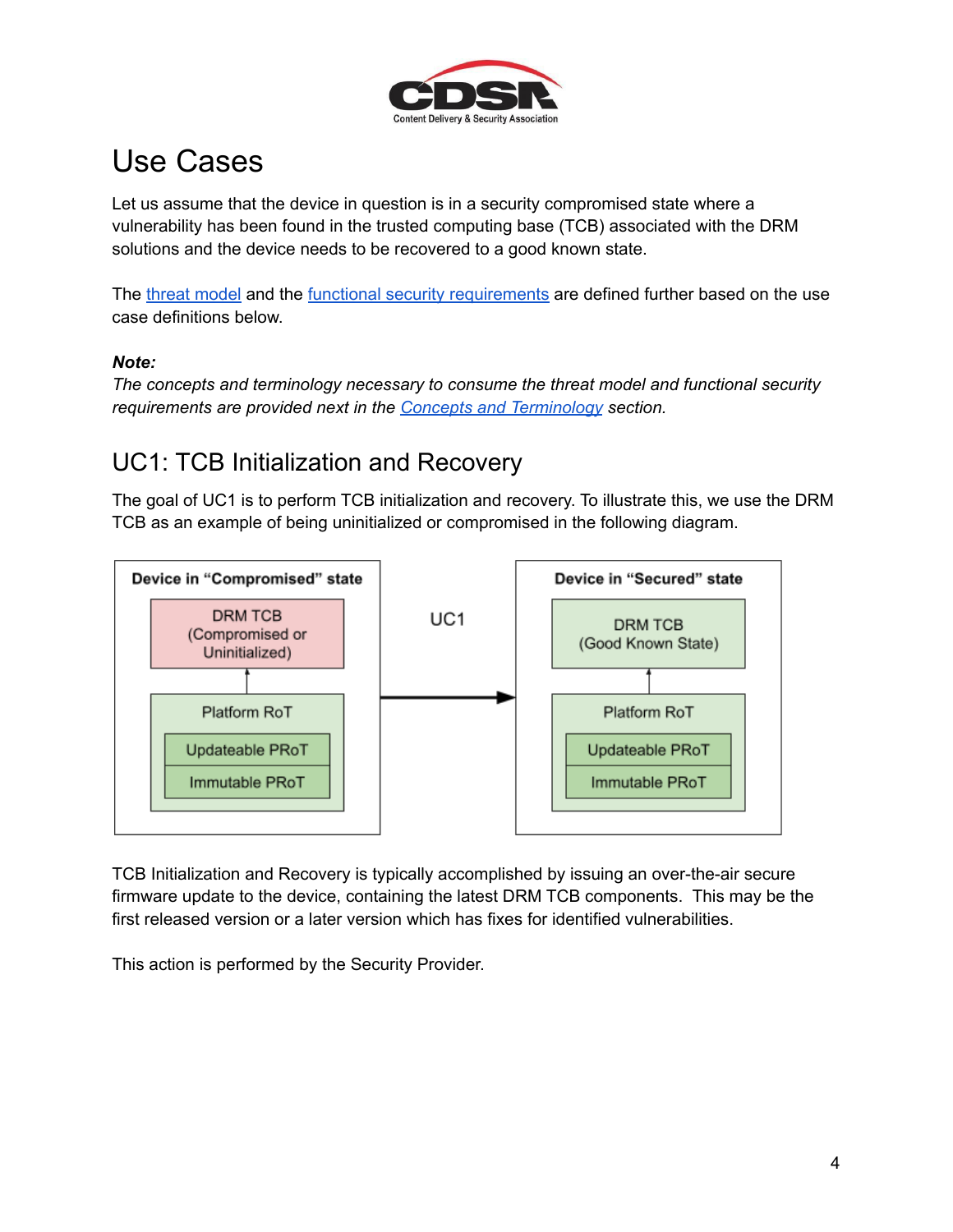



# <span id="page-5-0"></span>UC2: Proof of Security State of DRM TCB

The goal of UC2 is to provide cryptographic proof that the device has been recovered to the "Secured" state. Though that is the goal, it is also important to state the corollary here, which is that the failure of a device to provide a cryptographic proof would mean that it is not in the "Secured" state.



The verification of device recovery is expected to be performed by a remote verification service, which contains up-to-date DRM TCB information. The device itself is not expected to know if it is in a compromised state or not.

This action may be performed by the Service Provider(s) or the Security Provider.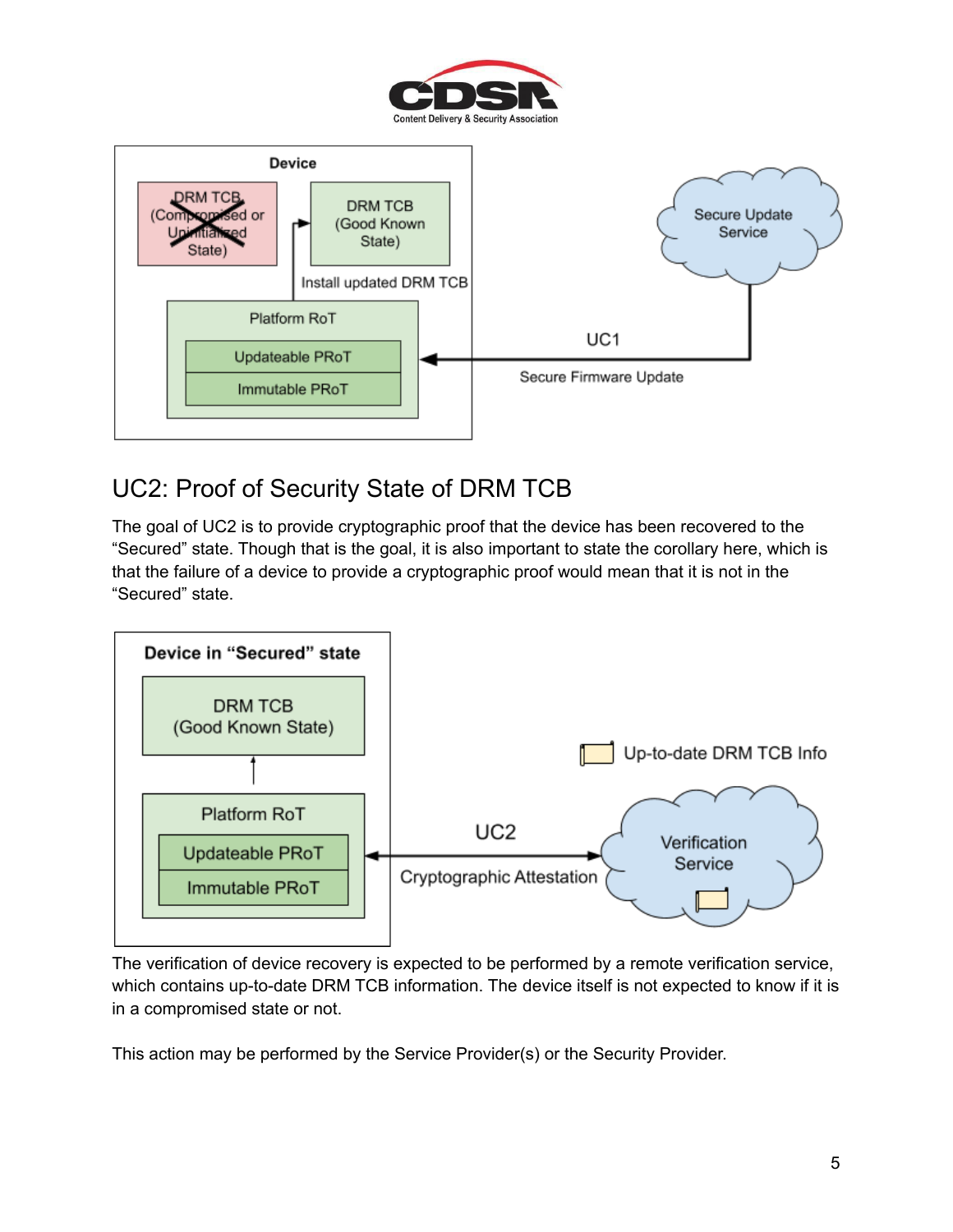

# <span id="page-6-0"></span>UC3: DRM Credentials Provisioning

Once verified, the device can be re-provisioned with DRM credentials, which is the goal for UC3. If the device is recovered from a DRM TCB compromise (and not the DRM credentials themselves), it is expected that the same credentials are re-provisioned in the device. On the contrary, if the DRM credentials were compromised, it is expected that new credentials are provisioned in the device.

This action is performed by the Security Provider.



### <span id="page-6-1"></span>Additional Goals Realized

In addition to the above (UC1, 2 and 3), the following goals are enabled with the above use cases.

- **Determining DRM TCB compromise**: Determining that the current DRM TCB in a device is compromised would entail:
	- Performing UC2 by a remote verification service which has up-to-date DRM TCB information on the device.
- **Recovery of DRM credentials**: If the DRM credentials are compromised while the DRM TCB is preserved in a good known state, recovery of the DRM credentials would entail:
	- $\circ$  Performing UC2 to verify the device is in a secured state by a remote verification service.
	- Performing UC3 to provision new DRM credentials from a provisioning service.
- **In-field provisioning of DRM credentials**: A device deployed to the field without any provisioned DRM credentials may follow the same steps as **Recovery of DRM credentials**, to provision the DRM credentials in the device from a provisioning service.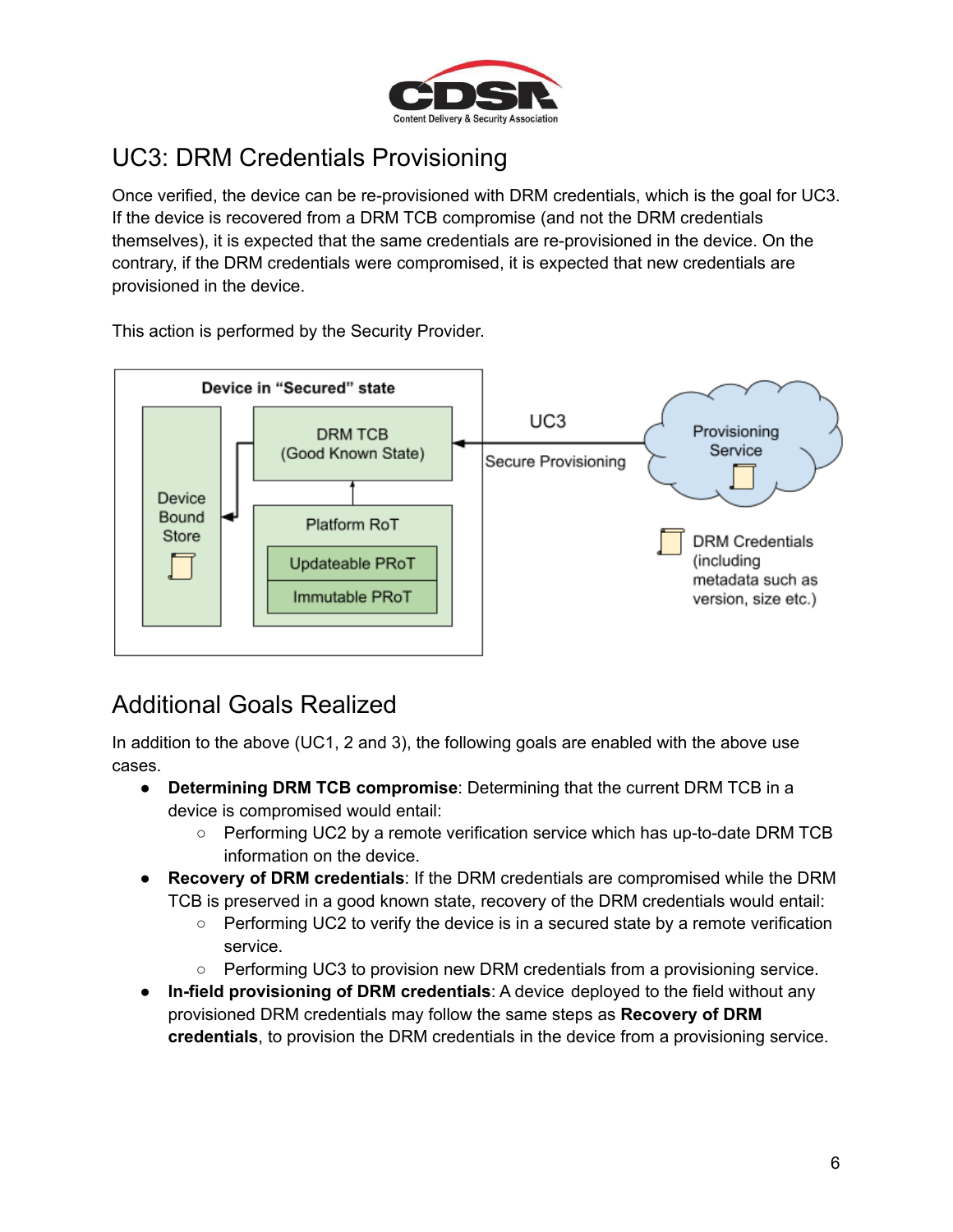

# <span id="page-7-0"></span>Concepts and terminology

### <span id="page-7-1"></span>Device Security Architecture

The device security architecture described here is based on the PSA Security Model, part of the Platform Security Architecture (PSA) programme<sup>1,2</sup>. The Security Model defines the top-level concepts considered necessary for a secure compute-centric connected platform. In the context of CDSA, the platforms are compute centric, perhaps assisted by some selected dedicated hardware.

The Security Model<sup>3</sup> (SM) identifies a Secure Processing Environment (SPE) and a Non-secure Processing Environment (NSPE). The SPE must be isolated from the NSPE by hardware means.

- The SPE hosts the Platform Root of Trust, the Platform Root of Trust [Services](#page-2-0) and any [Application](#page-2-0) Root of Trust Service(s).
- The NSPE hosts all the non-secure system software and application-specific software components that provide the required device functionality. Typically, the system software may comprise an operating system together with any middleware, standard stacks and libraries, chip-specific device drivers, etc.

As specified in the [Definitions](#page-2-0) section, the Platform Root of Trust (PRoT) consists of an Immutable PRoT and an Updateable PRoT. The Immutable PRoT typically means hardware, which from the security perspective, is inherently trusted and is the trust anchor. As an example, the Boot ROM is part of the Immutable PRoT. However, its immutability means that any fault in all likelihood cannot be rectified without some level of chip redesign. For this reason, the PSA SM advocates keeping the immutable part as small as possible, essentially to facilitate a high level of design verification and any penetration testing. The rest of the PRoT functionality is provided, therefore, in the Updateable PRoT. The balance is a matter for the chip designer.

In the context of this document, the use cases listed concern the update and/or the recoverability of ARoTs that implement the DRM security sensitive services. In the case where a TEE is deployed, the update and/or the recoverability must consider the DRM Trusted Application (TA) and the Trusted Execution Environment Operating System (TEE OS).

#### <span id="page-7-2"></span>**Isolation**

Isolation ensures that less trusted software cannot compromise more trusted software. More generally, this means that software in one component cannot compromise the code, run-time state, and secrets of any other component.

<sup>1</sup> The Platform Security Architecture programme was established by Arm to address the lack of security awareness, initially, for IoT devices. All PSA documentation mentioned here is agnostic of any Arm architecture and implementation.

<sup>2</sup> <https://developer.arm.com/architectures/architecture-security-features/platform-security>

<sup>&</sup>lt;sup>3</sup> [https://www.psacertified.org/app/uploads/2020/10/DEN0079\\_PSA\\_SM\\_BETA-0.pdf](https://www.psacertified.org/app/uploads/2020/10/DEN0079_PSA_SM_BETA-0.pdf)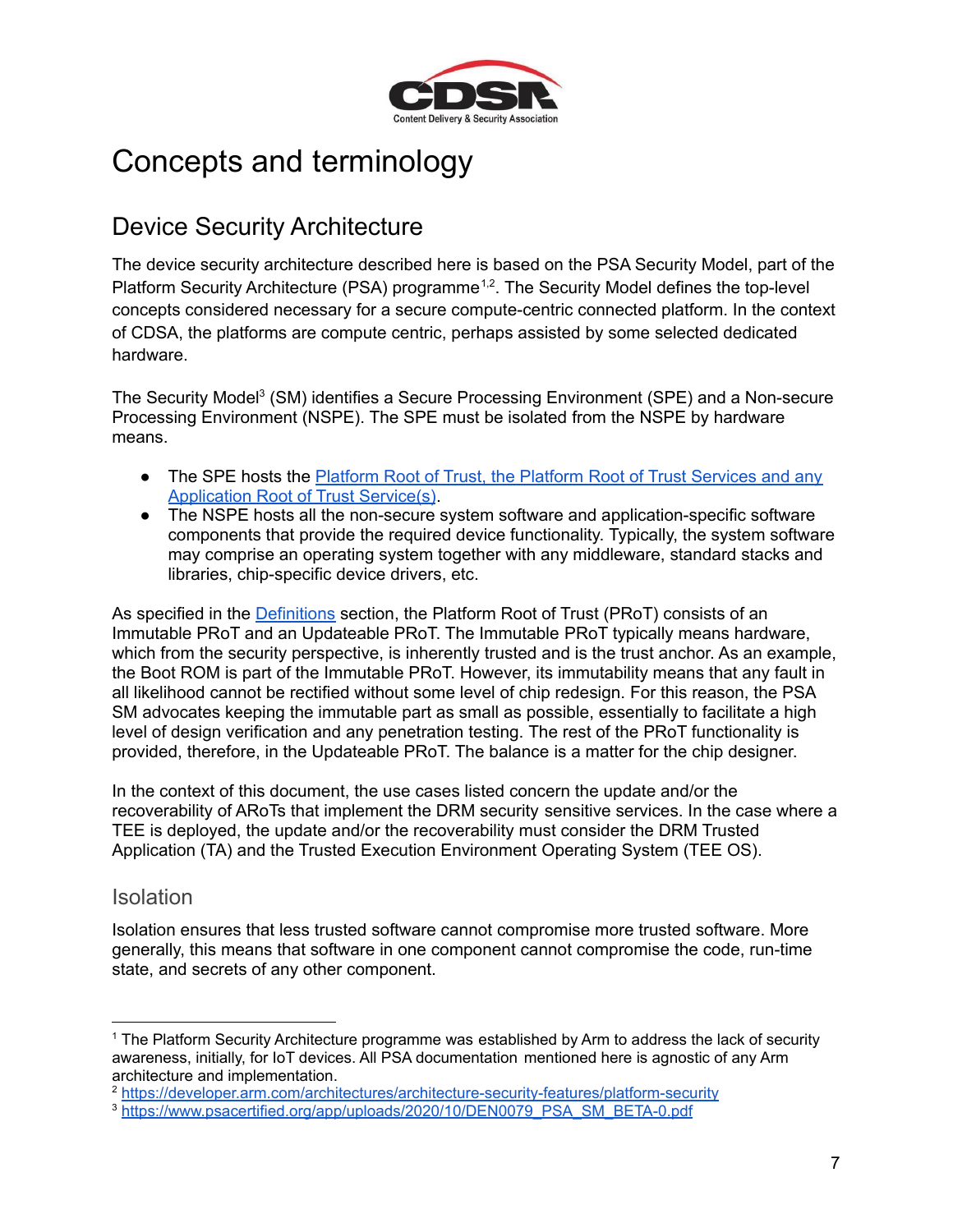

Isolation of the SPE from the NSPE has already been mentioned. However, isolation should apply also to Isolated Locations, dedicated security related IP, as well as the more software centric isolation provided through memory management at the Operating System and or the Hypervisor levels.

#### <span id="page-8-0"></span>Platform Security Parameters

A device platform requires at least the immutable parameters, or equivalent, listed below.

| <b>Parameter</b>        | <b>Definition</b>                                                                                                                                                                                                        |
|-------------------------|--------------------------------------------------------------------------------------------------------------------------------------------------------------------------------------------------------------------------|
| Implementation ID       | Non-secret data that uniquely identifies an implementation.                                                                                                                                                              |
|                         | Typically, this will allow identification of the end consumers device<br>type through the device manufacturer, the model and version<br>number, and any other data necessary to uniquely identify the<br>Immutable PRoT. |
| Instance ID             | A public value that identifies the specific end consumer device<br>instance and hence the Initial Attestation Key associated with that<br>device.                                                                        |
| Hardware Unique Key     | A secret key unique to each device instance that is used to derive<br>other device unique secrets and to bind data to that device instance.                                                                              |
| Boot Validation Key     | Used for authentication during the secure boot process.                                                                                                                                                                  |
| Initial Attestation Key | The private part of an asymmetric key-pair accessible only to the<br>Attestation service.                                                                                                                                |

### <span id="page-8-1"></span>DRM TCB Security Lifecycle

A lifecycle defines the states of an object through its lifetime. Each state in the security lifecycle defines the security properties in that state. The states supported will be implementation specific.

As a guide, the PSA Security Model identifies the typical states of the PRoT, and the essential properties. In the context of this document the assumption is that the PRoT is in the "Secured" state, as defined in the PSA Security Model. Only when the PRoT is in this "Secured" state should the DRM TCB and its credentials be considered to be secure and any attestation claims valid. Thus the lifecycle state should be reflected in any attestation claim.

The diagram below shows a typical lifecycle of the DRM TCB and its provisioned credentials. This is on the assumption that the PRoT is in the "Secured" state, which means that any attestation claims signed by the PSA RoT Initial Attestation Service in any of the states shown can be used by a relying party. This document is concerned with the steps necessary to return the device to the "DRM Secured" state.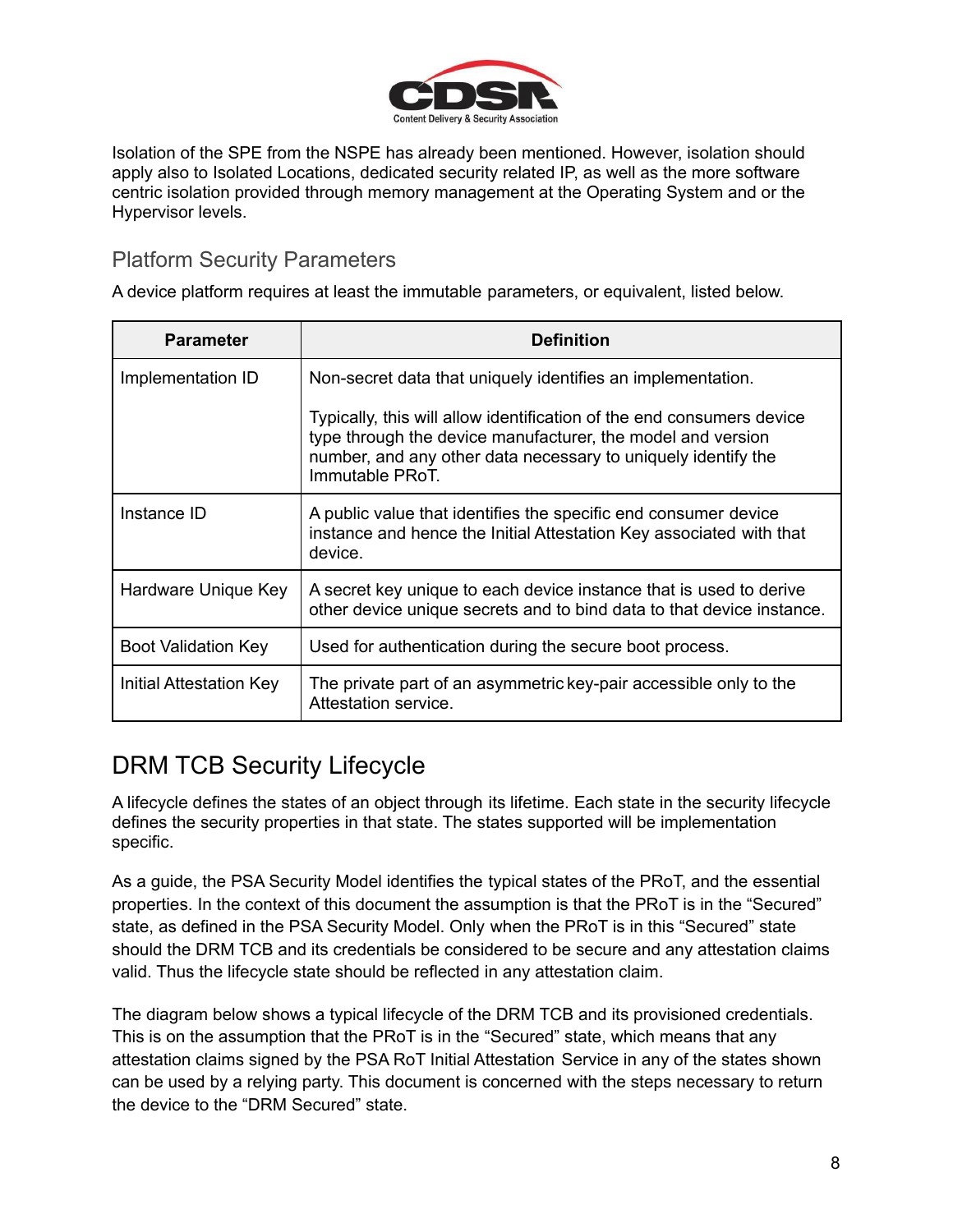

The states actually supported will be implementation specific. Note also that there may be more than one DRM installation, each with its own lifecycle and state.



- **DRM TCB Install/Update**: the device either has no DRM installed or the existing version is being updated. The DRM system is not considered to be secured. Anti-rollback checks can be part of the attestation claims.
- **DRM Provisioning/Re-provisioning**: The DRM credentials are either being provisioned (for a new installation) or re-provisioned (in the event of recovery from a vulnerability). Credentials should only be provisioned once the DRM TCB has been verified as correctly installed. The DRM system is not considered to be secured.
- **DRM Secured**: the DRM is fully operational and secured. This is the primary security state for most of the life of the DRM. Only in this state should the DRM system be used for the management of DRM protected content.
- **Compromised**: the DRM system is determined to have been compromised. The compromise may be detected on the device (a reporting mechanism, not shown, is required) or may be off-device. The DRM eco-system is then responsible for determining the consequences and the corrective action.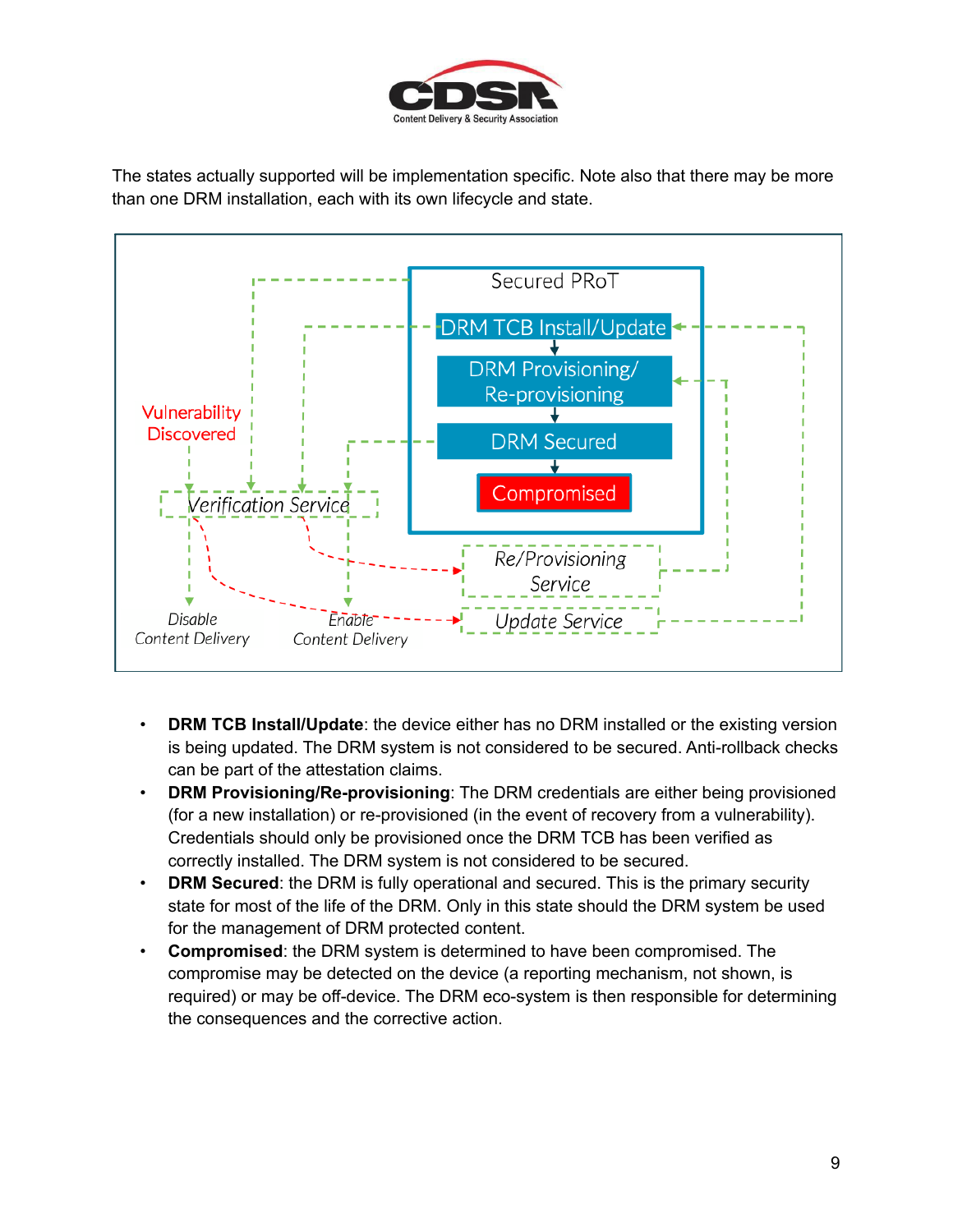

### <span id="page-10-0"></span>Secure Boot and Secure Update

All devices must support a secure boot flow to ensure only authorized software can be executed on the device. Secure boot, sometimes called verified boot, uses cryptography to verify the code and associated metadata for the next stage of boot. Secure boot starts from the Boot ROM in the Immutable PRoT. Execution of the next stage proceeds only if any validation checks on the verified metadata pass, for example, firmware hash, version comparison etc. The secure boot flow must apply to all the firmware and software in the SPE including the DRM TCB. It is recommended that the PRoT anchored secure boot flow also authenticates the first stage of the NSPE code. Secure boot considerations are covered in the Arm-agnostic Boot-Platform Security Guide document<sup>4</sup>.

Update of firmware is crucial for fixing security vulnerabilities and enhancing the features of devices that are already deployed. It is essential that the update mechanism cannot be used to compromise the device with unauthorized software.

Anti-rollback is used to reject earlier versions of the firmware, software or data that may contain known errors or vulnerabilities. Secure boot must only allow components that have the same or newer (typically higher) version number than the reference version number for that component to be executed. Anti-rollback is closely tied to recovery and specific requirements are captured in the functional requirements section.

### <span id="page-10-1"></span>**Attestation**

The mechanisms above can be used to construct a secure device around a Root of Trust. A user or client of software deployed on that device requires a way to assess that the device is actually secure. In that, they are termed a 'relying party'. The method used is to acquire an Attestation generated by the device and examine that Attestation to assess trustworthiness. Attestation is normally acquired by making a call to a secure service.

Attestation is the generation of a statement containing a set of claims that describe the construction and the state of the device. The claim set should include the security state of a device. This may include:

- the identity of the hardware implementation
- measurements taken at boot time for the device firmware
- software versions
- run-time measurements identifying the device workload
- hardware configuration (eg. any OTP fuse settings)
- the status of any debug ports

Claims may also include statements about the product lifecycle phase, for example, development, deployment, returns, and end-of-life.

Once evidence in the form of claims has been created, that set of claims must be verified and proven to be valid to the satisfaction of the security policy required by the relying party. In this way the trustworthiness of the device can be established. A PSA RoT must include an attestation service able to cryptographically sign the claim made by the device. This provides cryptographic proof that the claim has been generated by the identified device. Often, a trusted

<sup>4</sup> <https://developer.arm.com/architectures/architecture-security-features/platform-security>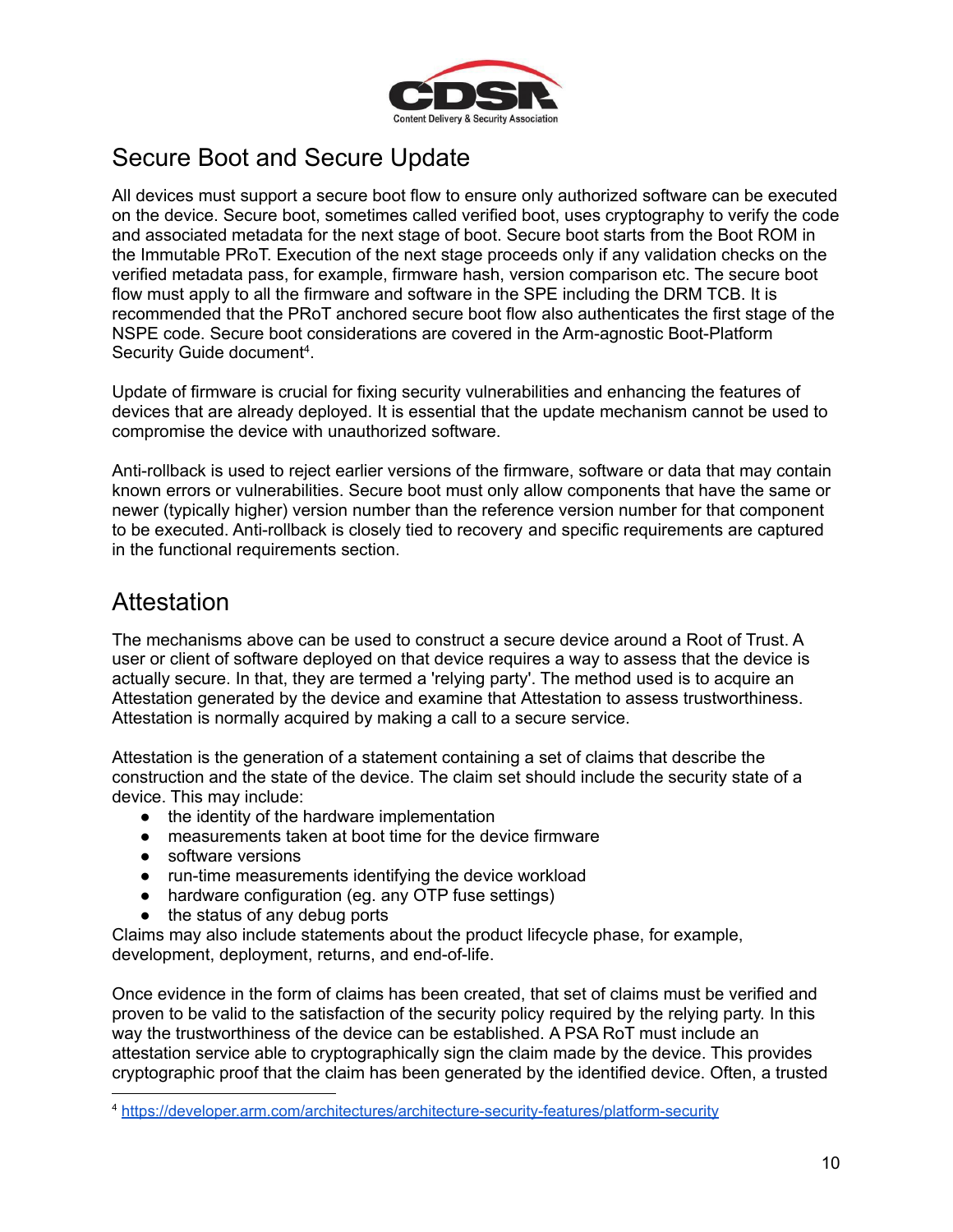

verifier that has been provisioned with RoT identities and reference values for measurements will be used to verify the claim set.

Use case UC2 requires Attestation in order to assess that the fixed firmware version is part of the security state of the device. Information in the Attestation may also be used as part of the binding state to satisfy UC3.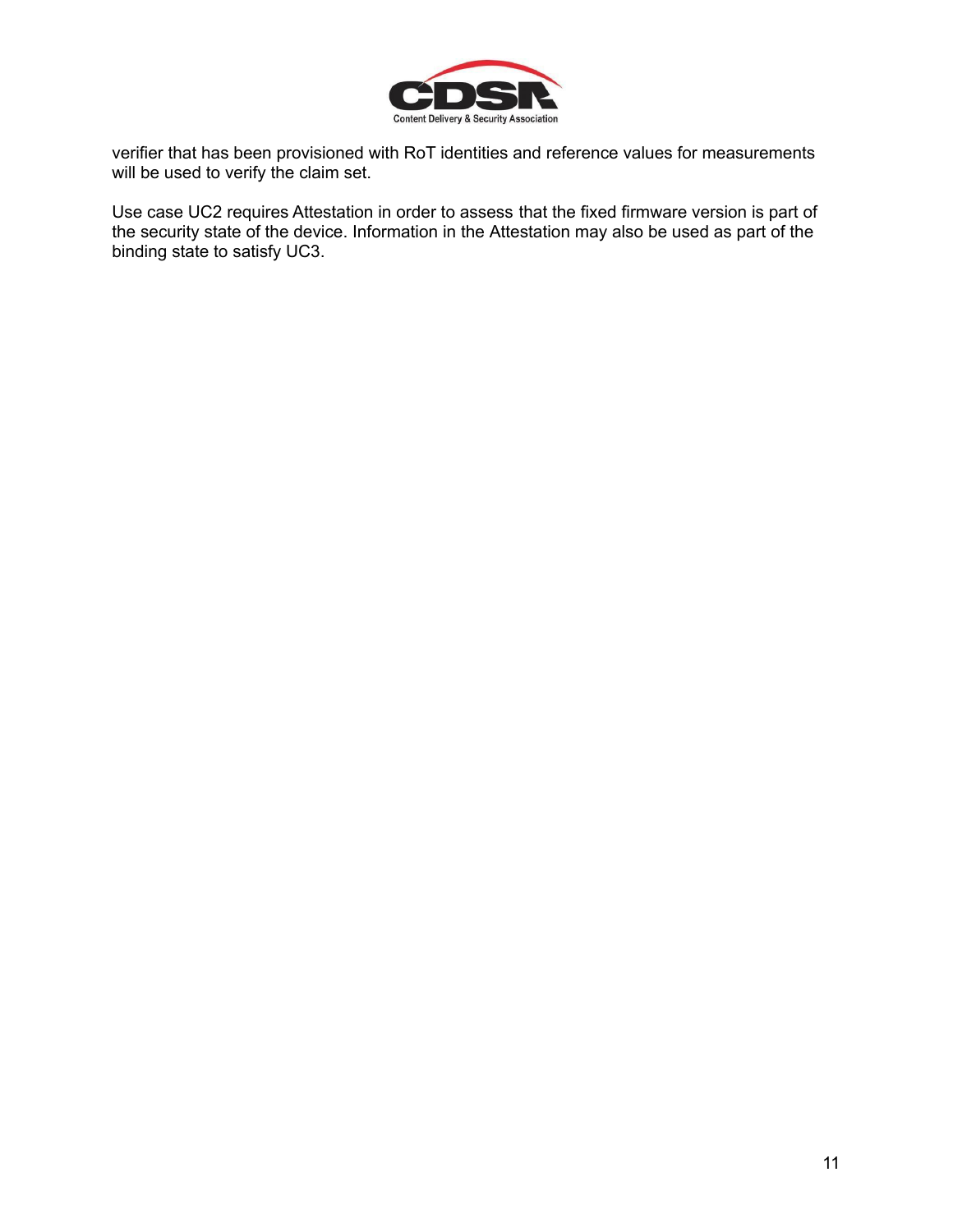

# <span id="page-12-0"></span>Threat Model

### <span id="page-12-1"></span>Common Threats

The list of common threats are provided below.

| ID                 | <b>Asset</b>                                                 | <b>Threat Description</b>                                                                                                                                                                |
|--------------------|--------------------------------------------------------------|------------------------------------------------------------------------------------------------------------------------------------------------------------------------------------------|
| COM.T1             | Immutable PRoT                                               | An attacker may exploit a vulnerability in the Immutable PRoT<br>to gain access to and/or extract device root secrets.                                                                   |
| COM.T <sub>2</sub> | Updateable PRoT                                              | An attacker is able to load a cryptographically signed but<br>known compromised version of the Updateable PRoT.                                                                          |
| COM.T <sub>3</sub> | Updateable PRoT                                              | An attacker is able to roll-back to a compromised version of<br>the Updateable PRoT if the greatest version number recorded<br>in the device for it can be replaced with a lesser value. |
| COM.T4             | Sensitive Data<br>exchanged over<br>Communication<br>Channel | An attacker is able to use a network sniffer<br>(man-in-the-middle) to access or modify the data exchanged<br>between the device and any remote server.                                  |
| COM.T5             | Sensitive Data<br>exchanged over<br>Communication<br>Channel | An attacker is able to replace the server certificate with a<br>malicious one in the device's trust store and try to establish<br>connection with a malicious server.                    |

### <span id="page-12-2"></span>UC1 Threats

The list of assets and threats for UC1 are provided below.

| ID            | <b>Asset</b>   | <b>Threat Description</b>                                                                                                                                                        |
|---------------|----------------|----------------------------------------------------------------------------------------------------------------------------------------------------------------------------------|
| <b>UC1.T1</b> | Immutable PRoT | An attacker can continue to use an immutable PRoT attack to<br>perform ongoing attacks against the DRM TCB.                                                                      |
| <b>UC1.T2</b> | <b>DRM TCB</b> | An attacker is able to load a cryptographically signed but<br>known compromised version of the DRM TCB.                                                                          |
| <b>UC1.T3</b> | <b>DRM TCB</b> | An attacker is able to roll-back to a compromised version of<br>the DRM TCB if the greatest version number recorded in the<br>device for it can be replaced with a lesser value. |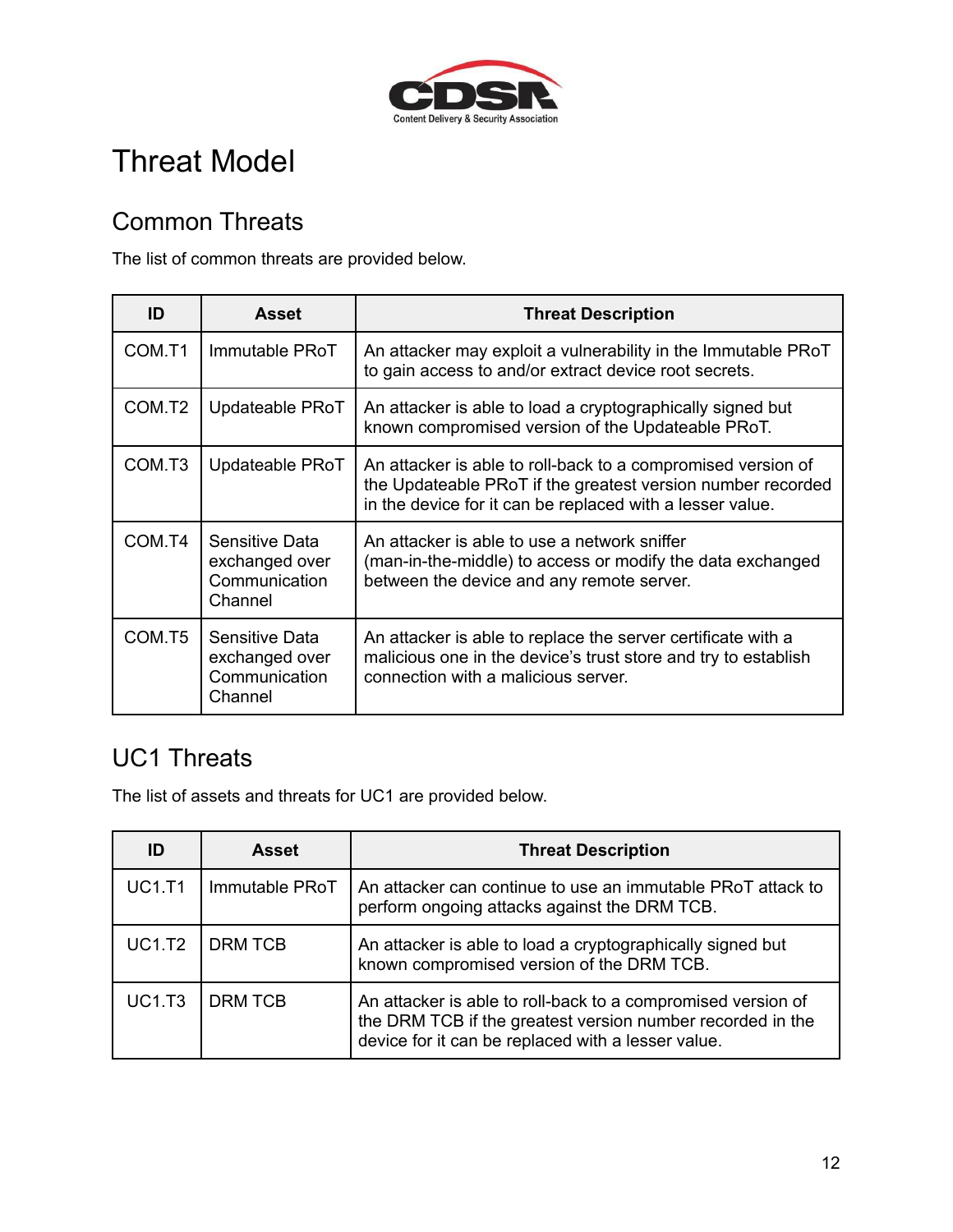

# <span id="page-13-0"></span>UC2 Threats

The list of assets and threats for UC2 are provided below.

| ID            | <b>Asset</b>                | <b>Threat Description</b>                                                                                                                                                                              |
|---------------|-----------------------------|--------------------------------------------------------------------------------------------------------------------------------------------------------------------------------------------------------|
| <b>UC2.T1</b> | Attestation<br>Claims       | An attacker may modify or add new claims to be attested if the<br>claims are gathered from untrusted locations in the device.                                                                          |
| <b>UC2.T2</b> | Attestation<br>Private Key  | An attacker is able to do a BORE<br>(Break-Once-Run-Everywhere) attack to generate attested<br>claims for multiple devices if the same private key (of the key<br>pair) is used across devices.        |
| <b>UC2.T3</b> | Attestation<br>Private Key  | An attacker is able to forge attestation claims if the private key<br>is not protected in the device.                                                                                                  |
| UC2.T4        | Attestation<br>Certificates | An attacker is able to take control of attestation service, if the<br>device certificate is maliciously signed by a key under<br>attacker's control.                                                   |
| <b>UC2.T5</b> | Attestation<br>Claims       | If the known good values of attestation claims are not<br>protected in the attestation verification service, an attacker is<br>able to falsify information and prevent detection of TCB<br>compromise. |
| <b>UC2.T6</b> | Attestation<br>Claims       | An attacker is able to replay the attestation response if there is<br>no nonce used for each attestation request.                                                                                      |

# <span id="page-13-1"></span>UC3 Threats

The list of assets and threats for UC3 are provided below.

| ID            | <b>Asset</b>              | <b>Threat Description</b>                                                                                                                    |
|---------------|---------------------------|----------------------------------------------------------------------------------------------------------------------------------------------|
| <b>UC3.T1</b> | <b>DRM</b><br>Credentials | An attacker is able to load a cryptographically signed but<br>known compromised version of the DRM credentials.                              |
| UC3.T2        | <b>DRM</b><br>Credentials | An attacker is able to access or modify the DRM specific<br>secrets embedded in DRM credentials if they are not<br>protected.                |
| UC3.T3        | <b>DRM</b><br>Credentials | If the DRM credentials are not device bound, an attacker is<br>able to re-use them in other devices without having access to<br>the secrets. |
| UC3.T4        | Cryptographic             | If the keys used to decrypt and integrity verify the DRM                                                                                     |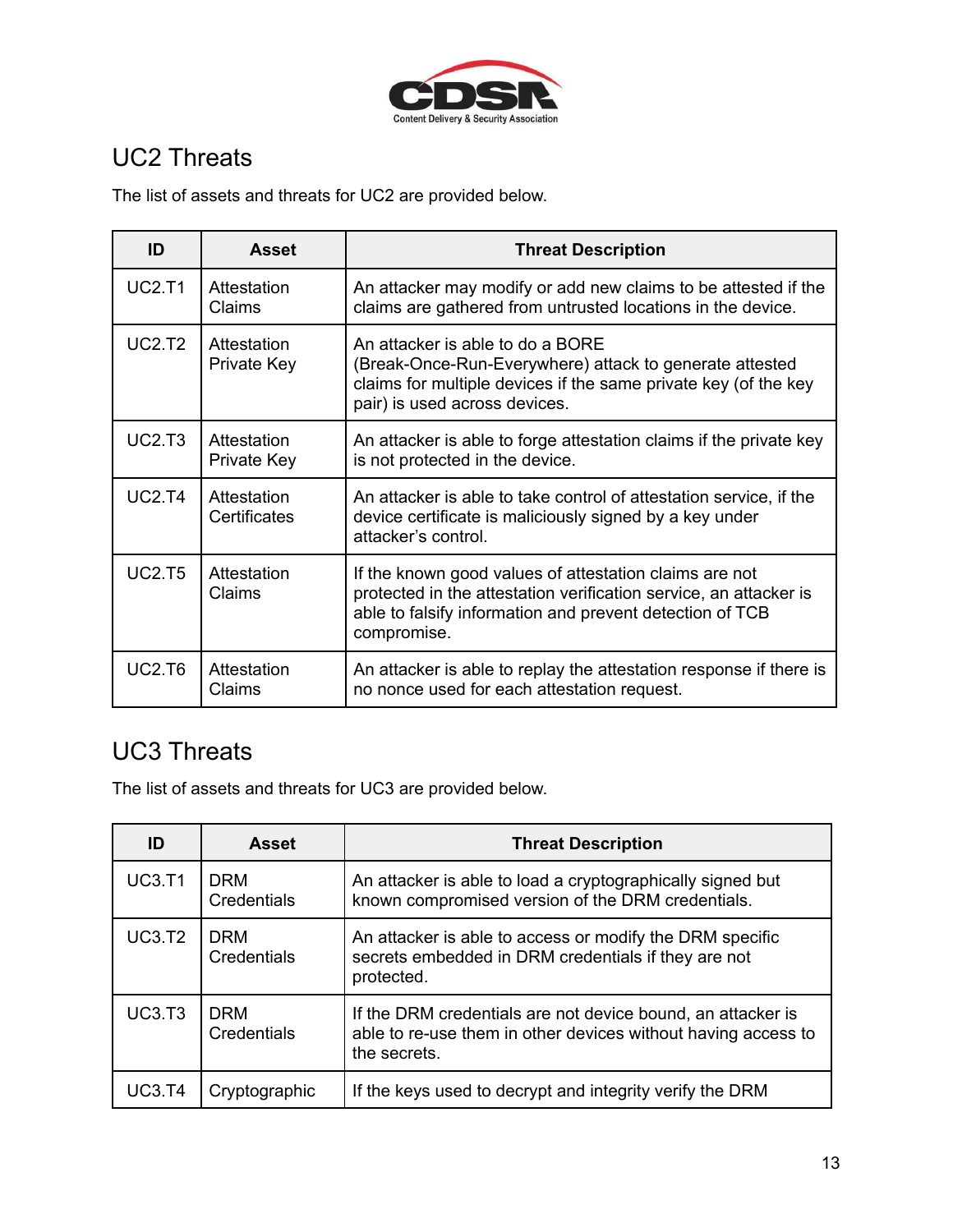

| credentials are NOT protected in the device, an attacker is<br>Keys<br>able to read or modify the DRM secrets embedded in the<br>DRM credentials. |  |
|---------------------------------------------------------------------------------------------------------------------------------------------------|--|
|---------------------------------------------------------------------------------------------------------------------------------------------------|--|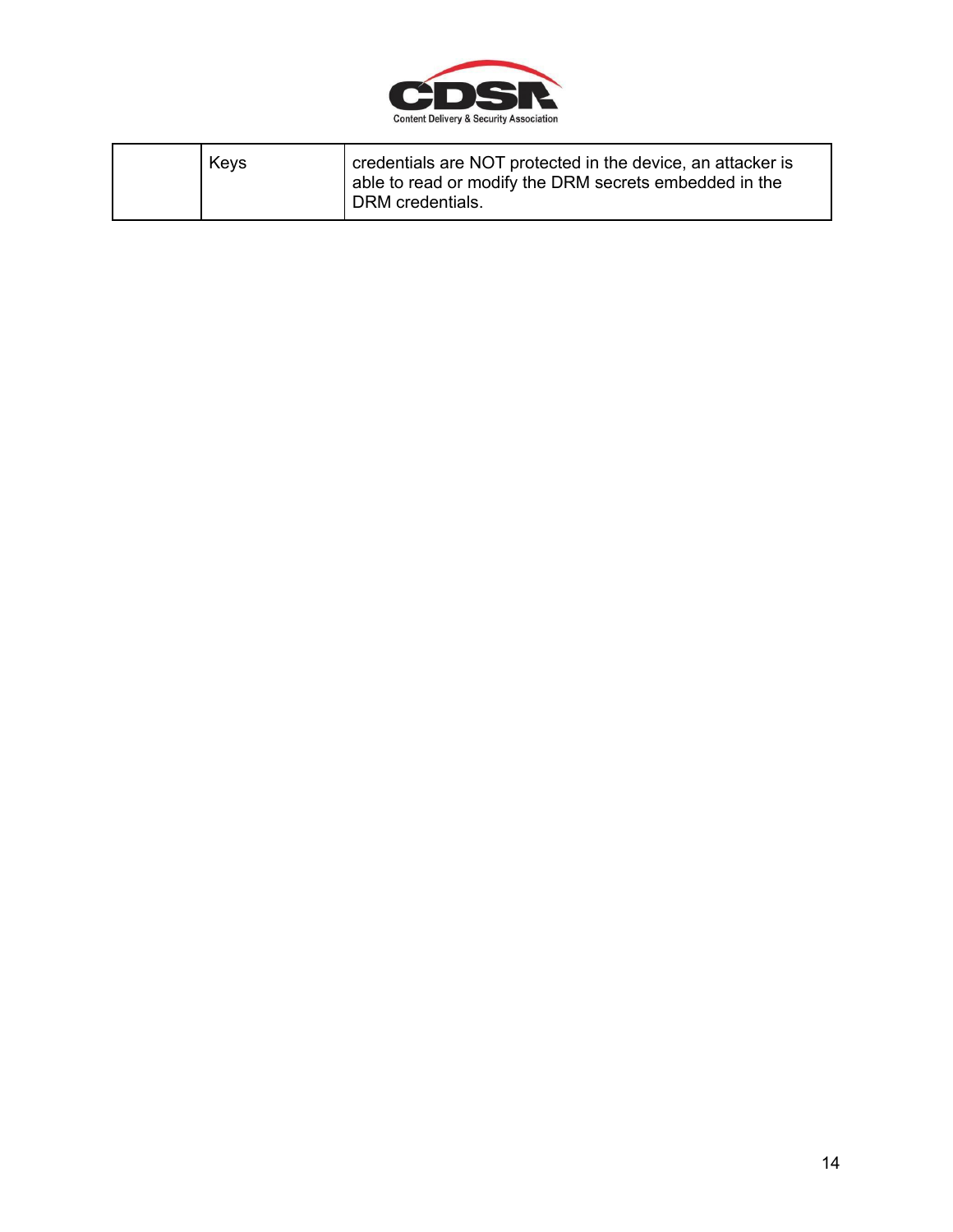

# <span id="page-15-0"></span>Functional Requirements

<span id="page-15-1"></span>Please refer to IETF RFC [2119](https://datatracker.ietf.org/doc/html/rfc2119) for definitions of terms used in this document.

### Assumptions

- 1. Secure Boot (and Secure Firmware Update) is assumed to be available and enabled in the Platform to prevent unauthenticated code execution. The requirements around secure boot (and secure firmware update) are considered out of scope of this document.
- 2. If a compromise is detected by the attestation Verification Service (UC2), the Service Provider is expected to take an appropriate action in response, such as:
	- a. Identify the affected devices via the attestation Verification Service (UC2), and decide whether to downgrade the service offered to those devices.
	- b. Work with the Security Provider to trigger a secure update to recover the TCB in the device.
	- c. Use the Verification Service (UC2) to confirm that the affected devices have deployed the corrective actions, which may include the provisioning of new credentials (UC3) and decide on the level of services to the recovered devices.

| ID     | <b>Requirement</b>                                                                                                                                                             |
|--------|--------------------------------------------------------------------------------------------------------------------------------------------------------------------------------|
| COM.R1 | The Platform RoT SHALL contain an Immutable PRoT and an Updateable<br>PRoT as stated in the definitions sections.                                                              |
| COM.R2 | The Immutable PRoT SHALL contain the minimal necessary and sufficient<br>code logic to bring up the platform and perform cryptographic verification of the<br>Updateable PRoT. |
| COM.R3 | The Updateable PRoT SHALL be associated with a trusted monotonically<br>increasing version number.                                                                             |
| COM.R4 | The Immutable PRoT SHALL record the greatest version number of<br>Updateable PRoT in an Isolated Location in the Platform RoT.                                                 |
| COM.R5 | The Immutable PRoT SHALL perform anti-rollback checks (>= version number<br>recorded in Isolated Location) of the Updateable PRoT during device boot.                          |
| COM.R6 | The Immutable PRoT SHALL be provisioned with <b>Platform Security Parameters</b><br>in a trusted manufacturing facility.                                                       |
| COM.R7 | The Platform Security Parameters SHALL remain immutable in the device.                                                                                                         |
| COM.R8 | The Platform RoT SHALL provide a mechanism to recover the Updateable                                                                                                           |

#### <span id="page-15-2"></span>Common Requirements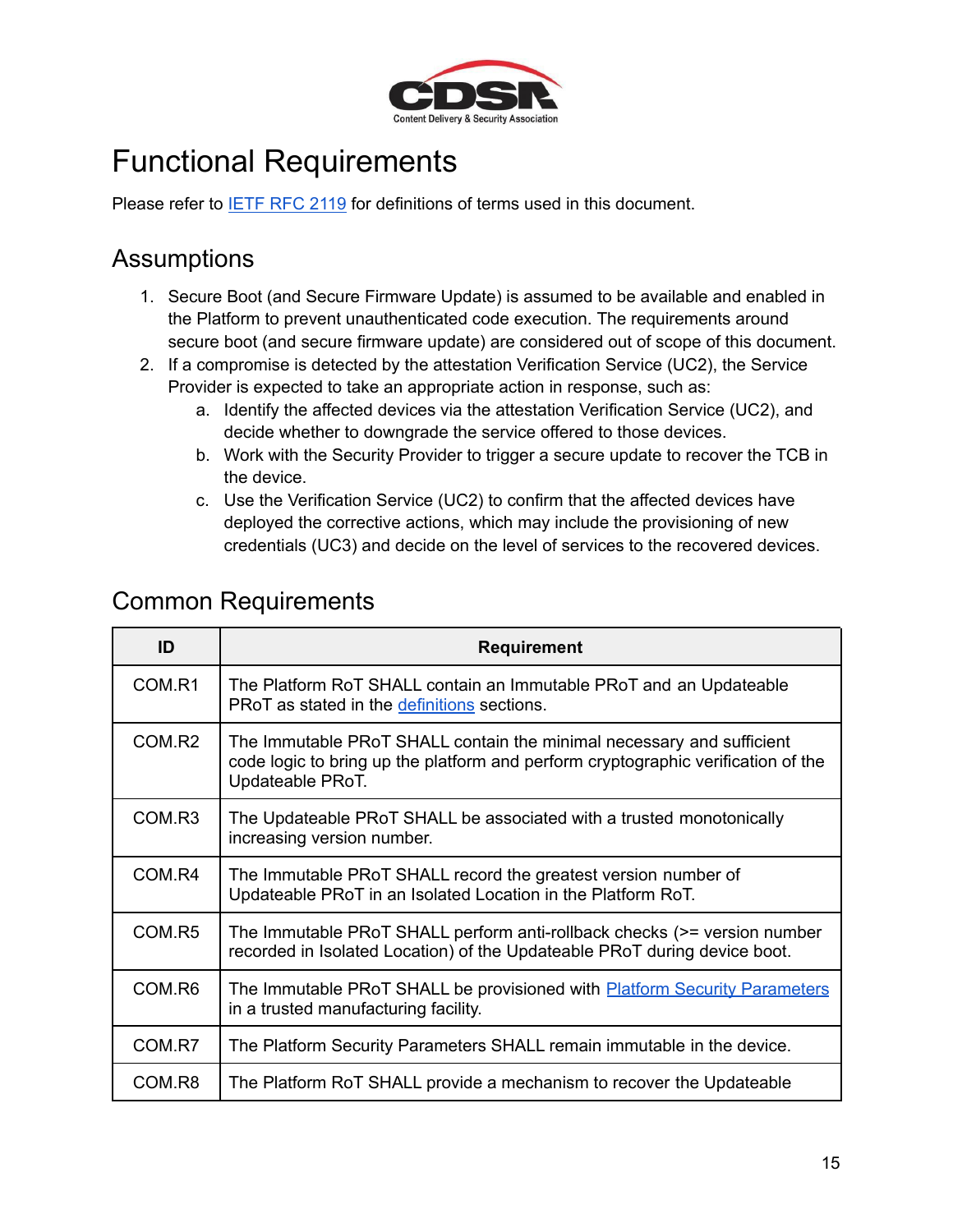

|                     | PRoT in the device. Examples of scenarios warranting a recovery would be any<br>unintended image corruptions in storage, rollback detection etc.                                                                                                                                                                                                                                                                 |
|---------------------|------------------------------------------------------------------------------------------------------------------------------------------------------------------------------------------------------------------------------------------------------------------------------------------------------------------------------------------------------------------------------------------------------------------|
| COM.R9              | All network connections between the device and the remote servers (Secure<br>Update Service, Attestation Verification Service, Provisioning Service) SHALL<br>be protected against unauthorized access and unauthorized modifications of<br>the data exchanged, using TLS or a comparable scheme.<br>If using TLS, please refer to RFC 7525 for recommendation on the protocol<br>version and the cipher suites. |
| COM.R10             | For securing the network connection, the identity of the remote servers SHALL<br>be authenticated and the identity of the device SHOULD be authenticated.                                                                                                                                                                                                                                                        |
| COM.R <sub>11</sub> | The trust anchor corresponding to the remote servers SHALL be protected from<br>unauthorized modification in the device.                                                                                                                                                                                                                                                                                         |

# <span id="page-16-0"></span>UC1 Requirements

| ID            | <b>Requirement</b>                                                                                                                                                                                                                                             |  |
|---------------|----------------------------------------------------------------------------------------------------------------------------------------------------------------------------------------------------------------------------------------------------------------|--|
| <b>UC1.R1</b> | The Platform SHALL contain a TCB recovery capability that can be triggered to<br>download an updated DRM TCB from a remote server (e.g. Secure Update<br>Service) in case of a compromise.                                                                     |  |
| <b>UC1.R2</b> | The DRM TCB SHALL be associated with a trusted monotonically increasing<br>version number.                                                                                                                                                                     |  |
| <b>UC1.R3</b> | The Updateable PRoT SHALL record the greatest version number of the DRM<br>TCB update package in an Isolated Location in the Platform RoT.                                                                                                                     |  |
| <b>UC1.R4</b> | The Updateable PRoT SHALL perform anti-rollback checks (>= version number<br>recorded in Isolated Location) of the DRM TCB during download and during<br>device boot to prevent an older compromised version of the DRM TCB to be<br>reinstated in the device. |  |
| <b>UC1.R5</b> | The Updateable RoT SHALL provide a mechanism to recover the DRM TCB in<br>the device. Examples of scenarios warranting a recovery would be any<br>unintended image corruptions in storage, rollback detection etc.                                             |  |

# <span id="page-16-1"></span>UC2 Requirements

| ID     | <b>Requirement</b>                                                                                                                                      |
|--------|---------------------------------------------------------------------------------------------------------------------------------------------------------|
| UC2.R1 | The Updateable PRoT SHALL implement an attestation mechanism to provide<br>cryptographic evidence of the security state of the Platform RoT and the DRM |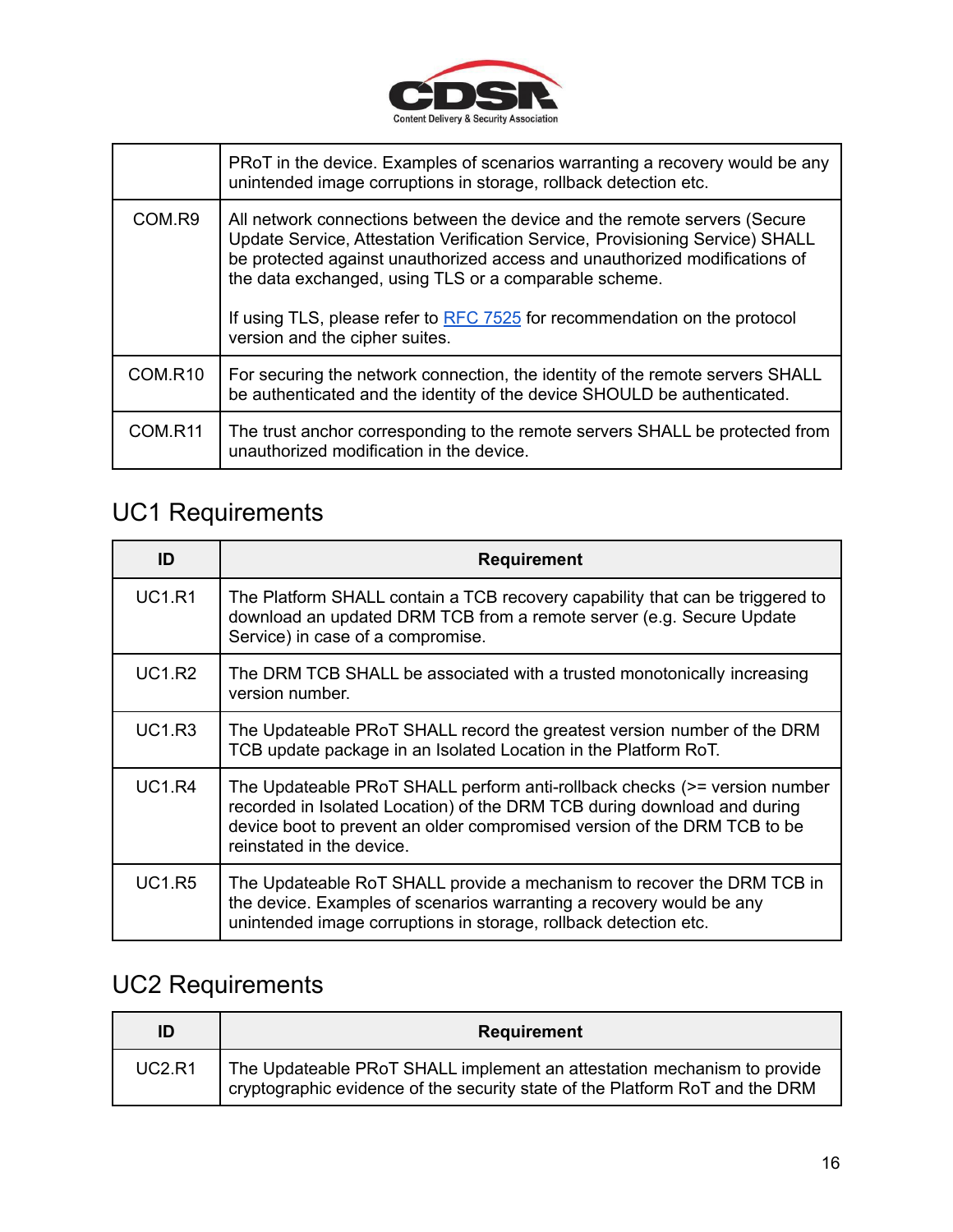

|               | TCB to a verifier.                                                                                                                                                                                                                                                                                                                                                        |  |
|---------------|---------------------------------------------------------------------------------------------------------------------------------------------------------------------------------------------------------------------------------------------------------------------------------------------------------------------------------------------------------------------------|--|
| <b>UC2.R2</b> | The set of claims included in the cryptographic evidence for attestation SHALL<br>be aggregated by the Platform RoT from trusted sources in the device such as<br>information in Isolated Locations; information such as firmware measurements<br>(hash digests), version number etc. that are cryptographically verified using a<br>public key anchored in Platform RoT. |  |
| UC2.R3        | The Updateable PRoT SHALL rely on an asymmetric private key, namely the<br>Initial Attestation Key, anchored (stored or derived) in the Platform RoT for<br>generating the attestation signature.                                                                                                                                                                         |  |
| UC2.R4        | The asymmetric public key (tied to a Leaf Certificate) SHALL be chained to a<br>Root Certificate that is known to the Verification Service.                                                                                                                                                                                                                               |  |
| <b>UC2.R5</b> | The chain of trust between the Leaf Certificate and the Root Certificate MAY<br>contain intermediate certificates corresponding to the device model,<br>manufacturer etc.                                                                                                                                                                                                 |  |
| <b>UC2.R6</b> | The establishment of the certificate chain of trust from the Leaf Certificate to the<br>Root Certificate SHALL be done in a trusted facility.                                                                                                                                                                                                                             |  |
| <b>UC2.R7</b> | The Verification Service SHALL prevent unauthorized modification of known<br>good values of attestation claims for devices.                                                                                                                                                                                                                                               |  |
| <b>UC2.R8</b> | The Verification Service SHOULD have the ability to detect device clones<br>(re-use of a compromised private key across more than one device).                                                                                                                                                                                                                            |  |
|               | This may be accomplished by detecting the re-use of the same public key<br>information across multiple devices.                                                                                                                                                                                                                                                           |  |

# <span id="page-17-0"></span>UC3 Requirements

| ID            | <b>Requirement</b>                                                                                                                                            |
|---------------|---------------------------------------------------------------------------------------------------------------------------------------------------------------|
| <b>UC3.R1</b> | The DRM TCB SHALL implement a provisioning service to ingest DRM<br>credentials from a remote Provisioning Service.                                           |
| <b>UC3.R2</b> | The DRM TCB SHALL be in a good known state (latest uncompromised<br>version) to perform DRM credentials provisioning.                                         |
| <b>UC3.R3</b> | The DRM credentials SHALL be identified as valid or compromised based on<br>the group level identifier <sup>5</sup> provided by the underlying DRM subsystem. |
| <b>UC3.R4</b> | The DRM credentials (including its metadata) SHALL be encrypted and integrity<br>protected using a key that is device or model unique, during storage and     |

<sup>5</sup> Group-level DRM-based identifiers include system ID for Widevine and model cert hash for PlayReady.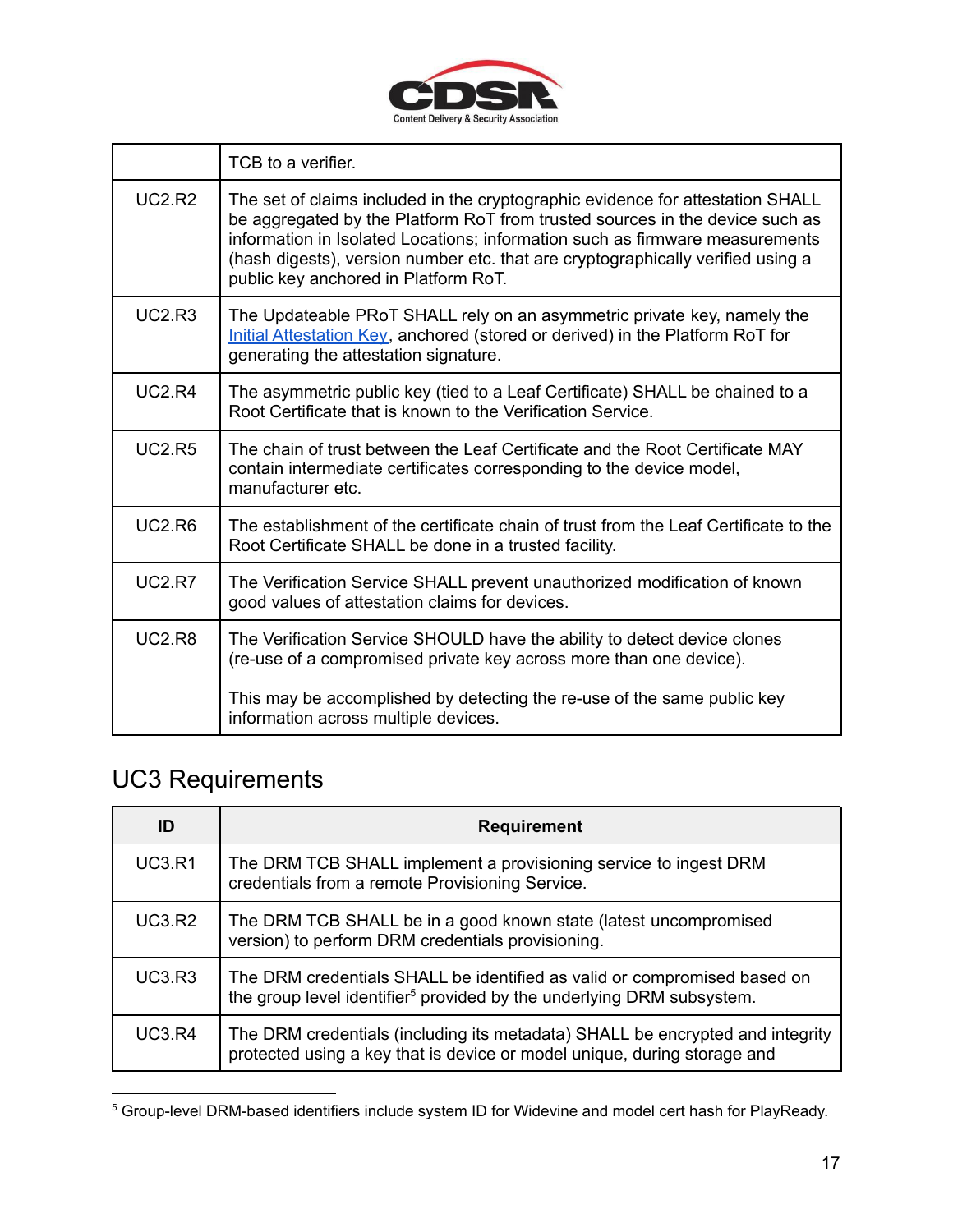

|               | provisioning from the Provisioning Service.                                                                                                                                                                                                           |  |
|---------------|-------------------------------------------------------------------------------------------------------------------------------------------------------------------------------------------------------------------------------------------------------|--|
| <b>UC3.R5</b> | If a device unique key is used for encryption and integrity protection of the DRM<br>credentials, it SHALL be derived from the Hardware Unique Key associated<br>with the device as per PSP.R8.                                                       |  |
| <b>UC3.R6</b> | If a model unique key is for encryption and integrity protection of the DRM<br>credentials, it SHALL be provisioned in the device in a trusted manufacturing<br>facility and bound to the device using a key derived from the Hardware Unique<br>Key. |  |
| <b>UC3.R7</b> | The DRM credentials SHALL be accepted in the device, only if the integrity<br>verification is successful and the version number is greater than the one<br>provisioned in the device.                                                                 |  |
| <b>UC3.R8</b> | The DRM credentials (including its metadata) SHALL be encrypted and integrity<br>protected using a key derived from the Hardware Unique Key for storage in the<br>device.                                                                             |  |

# <span id="page-18-0"></span>Platform Security Parameters Requirements

The following requirements pertain to the **Platform Security [Parameters](#page-8-0)** that are used in the use cases UC1, 2 and 3.

| ID                 | <b>Requirement</b>                                                                                                                                                 |  |
|--------------------|--------------------------------------------------------------------------------------------------------------------------------------------------------------------|--|
| PSP.R1             | The Platform Security Parameters SHALL be immutable in the device.                                                                                                 |  |
| PSP <sub>R2</sub>  | The Initial Attestation Key (asymmetric private key) used in UC2 SHALL NOT<br>be accessible outside the Platform RoT.                                              |  |
| PSP <sub>R3</sub>  | The Initial Attestation Key SHALL be solely used for attestation purposes.                                                                                         |  |
| PSP.R4             | The Initial Attestation Key SHALL be unique to a device or to a group of<br>devices as defined by the term 'security grouping' in the Device Identity<br>document. |  |
| PSP <sub>R5</sub>  | The <b>Hardware Unique key SHALL be device unique.</b>                                                                                                             |  |
| PSP.R <sub>6</sub> | The Hardware Unique Key SHALL be generated from a Cryptographically<br>Secure Random Number Generator (CSRNG).                                                     |  |
| PSP.R7             | The Hardware Unique key SHALL NOT be used directly, instead new keys<br>SHALL be derived off of it for different purposes.                                         |  |
| PSP <sub>R8</sub>  | An approved Key Derivation Function (KDF) such as <b>IETF RFC 5869</b> or <b>NIST</b><br>SP 800-108 SHALL be used for any key derivation purposes.                 |  |
| PSP.R9             | The Hardware Unique Key SHALL NOT be accessible outside the Platform                                                                                               |  |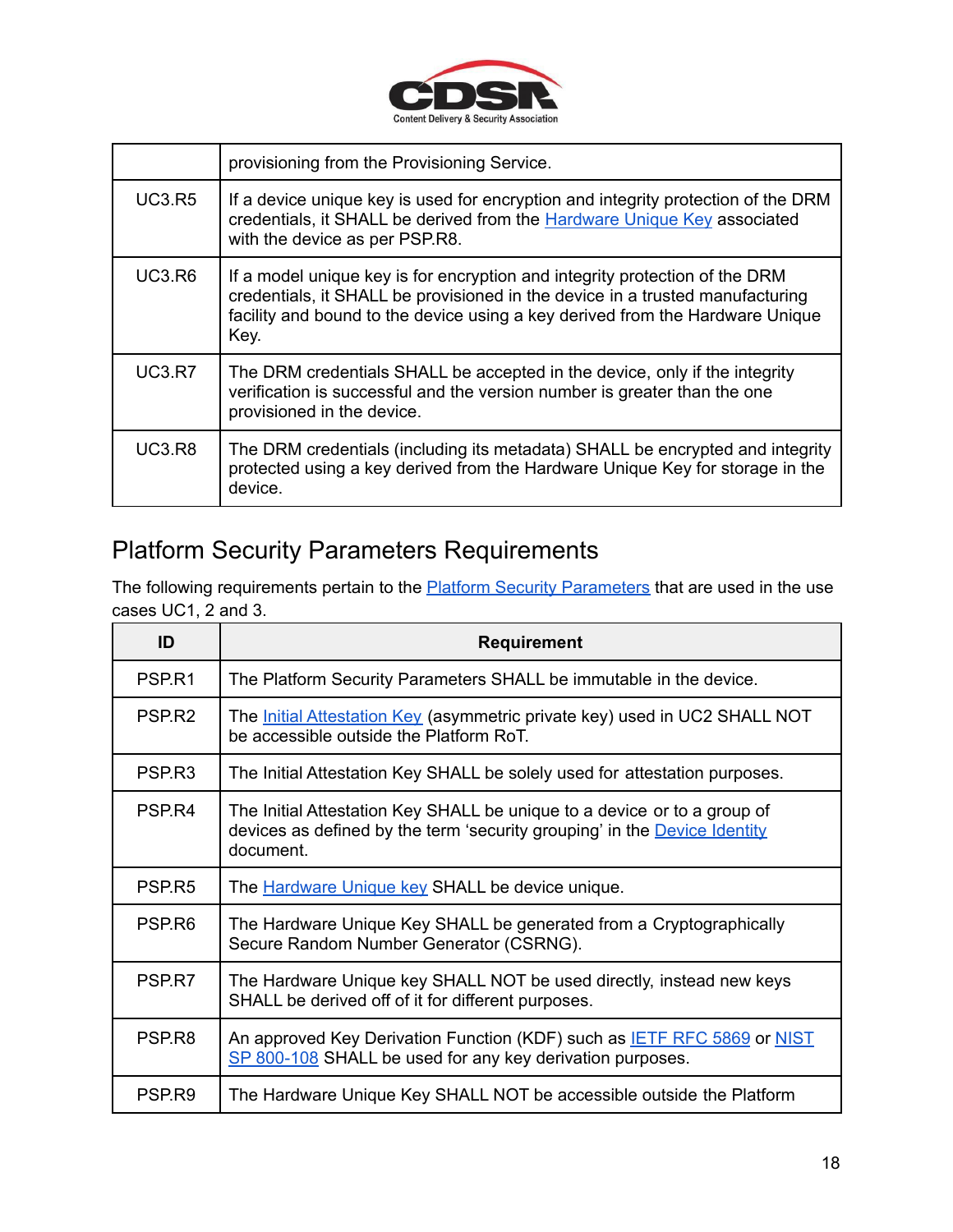

RoT.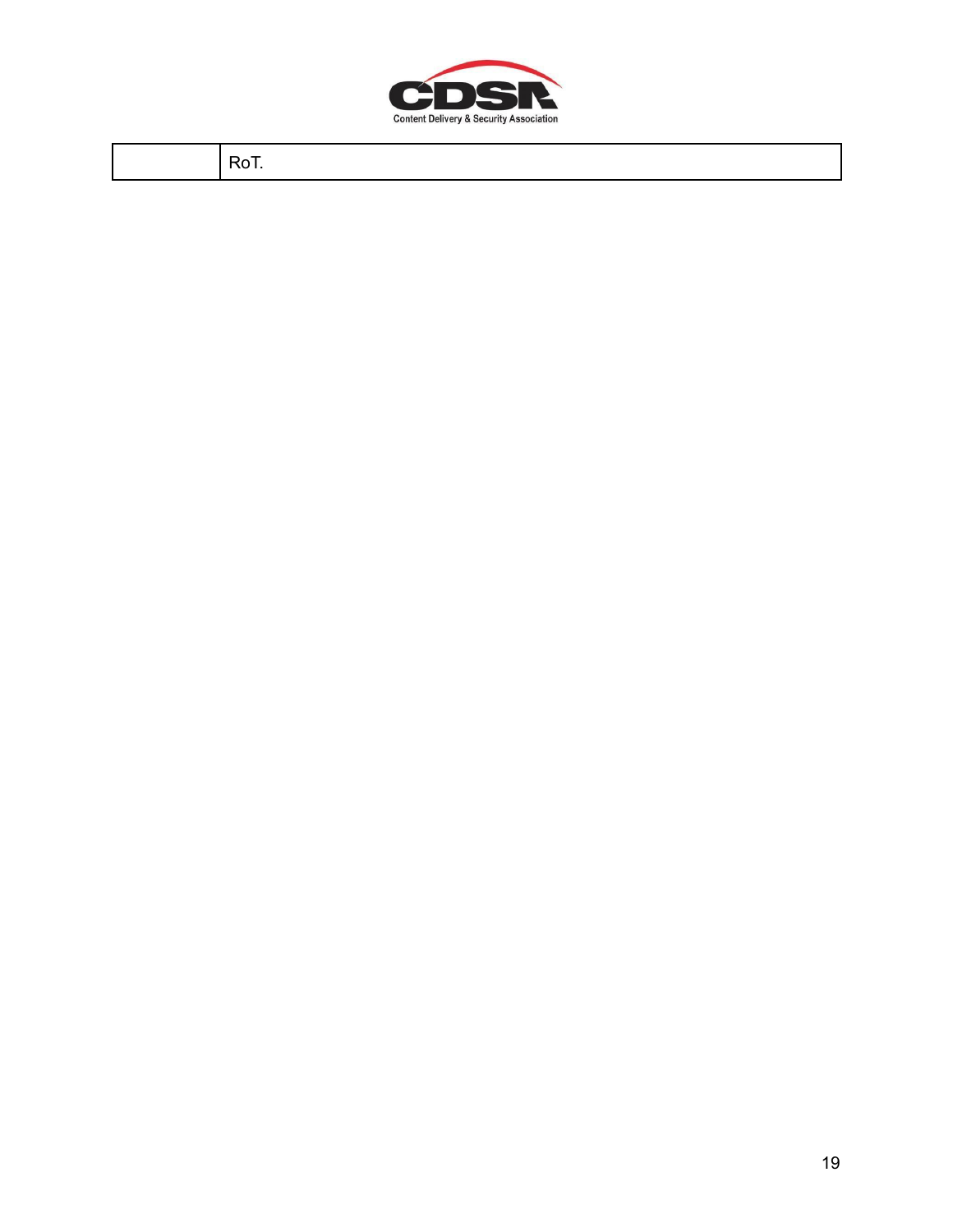

# <span id="page-20-0"></span>Companies/Contributors

(Listed in Alphabetical Order of Company Name)

| Company                            | <b>Contributors</b>                                    |
|------------------------------------|--------------------------------------------------------|
| <b>ARM</b>                         | Michael Lu, Rob Smart, Simon Frost                     |
| Google                             | Jon Dahlke, Frederic Porter, Prashant Grover, Alex Lee |
| Microsoft                          | Sam Wenker, Rahul Dey                                  |
| Nagra                              | <b>Laurent Piron</b>                                   |
| <b>NBC Universal</b>               | Alex Olugbile                                          |
| Netflix, Inc.                      | Scott Kelly, Srikanth Varadarajan                      |
| <b>Sony Pictures Entertainment</b> | Eric Diehl                                             |
| <b>Warner Media</b>                | Mark Nakano                                            |